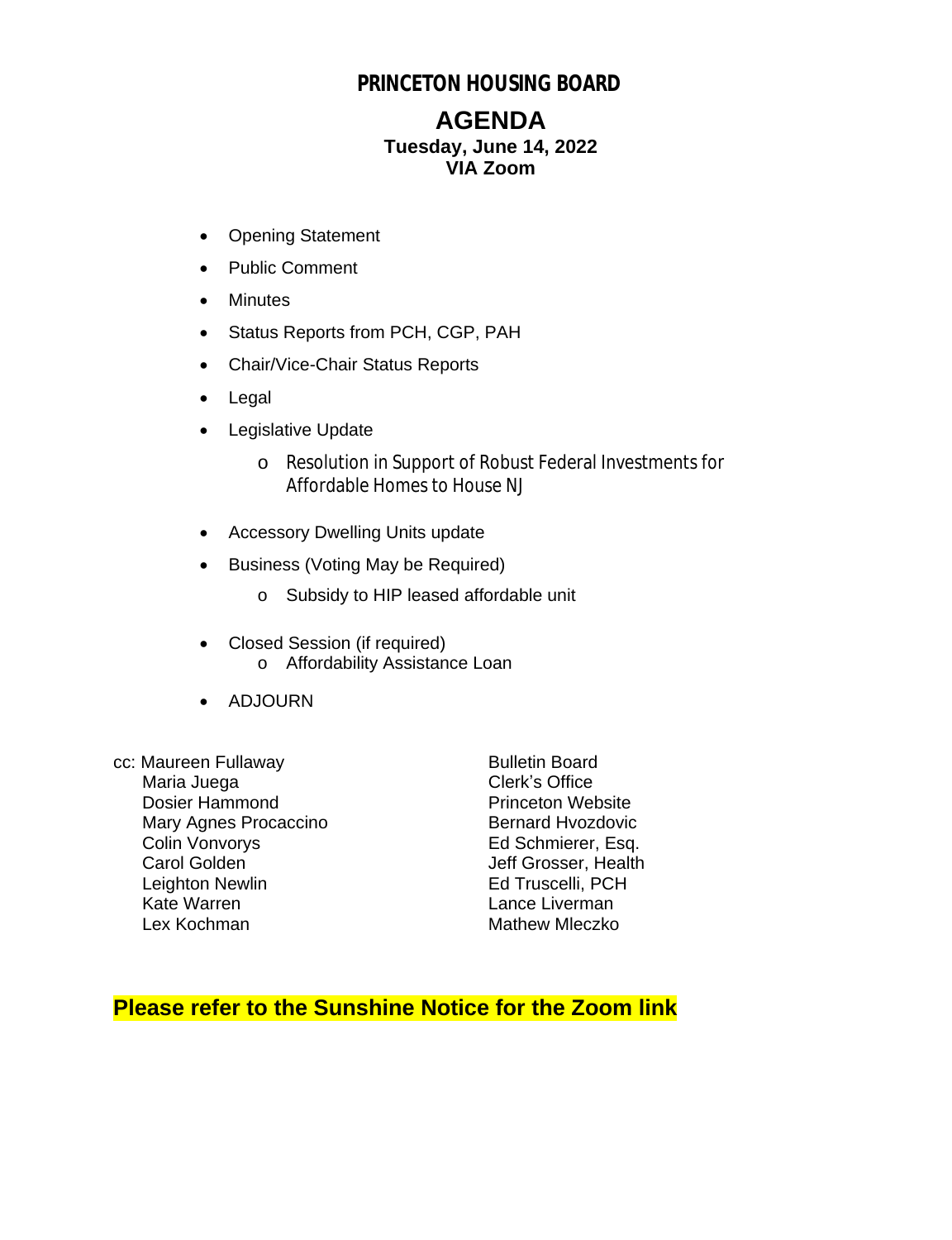

# **PRINCETON MUNICIPAL AFFORDABLE HOUSING BOARD OPEN SESSION MEETING MINUTES April 12, 2022**

The regular meeting of the Princeton Affordable Housing Board was called to order by Vice–Chair Hammond at 5:30 pm. He recited the announcement in compliance with the Open Public Meetings Acct: "*In compliance with Chapter 231 of the Public Laws of 1975, adequate notice of this meeting has been provided as required by the Open Public Meetings Act. Notice was provided of the date, time and location of this regular meeting by posting a copy with the Clerk's Office and by emailing copies to the Princeton Packet and the Town Topics."*

Adequate notice as well as electronic notice of this meeting was provided in accordance with the requirements of the Open Public Meetings Act and State regulations governing remote public meetings. The notice included the time, date and location of the meeting and clear and concise instructions for accessing the meeting via computer, smart device, or telephone. The agenda and all related documents and other materials were posted electronically on Princeton's meeting portal and made available for download at least forty-eight hours prior to the Meeting.

#### **ROLL CALL**

| Present: | Dosier Hammond, Maria Juega, Mary Agnes Procaccino, Colin Vonvorys, Councilman |
|----------|--------------------------------------------------------------------------------|
|          | Leighton Newlin, Lex Kochmann (A2), Matt Mleczko (A3)                          |

- Excused: Kate Warren, Lance Liverman, Carol Golden (A1)
- Quorum: 7

Also present: Maureen Fullaway (PAH), Ed Schmierer, Esq., Ed Truscelli (PCH) and Gabby Michel (PCH)

Vice–Chair Hammond announced that we will not discuss the ISLES report; there are a number of members not in attendance that would like to be a part of the discussion.

Vice–Chair Hammond announced that we have closed session at the end of the meeting.

#### **Public Comments**

*Guests:* Joseph Weiss, Chair Public Housing Authority Board, John Clarke, Executive Director, Princeton Housing Authority (PHA), Michael Floyd, Resident

*Michael Floyd* addressed the opinion piece written by Matt Mleczko, *The Obligation to Act, How Princeton University Can Promote Housing Justice*, published in the Daily Princetonian. Mr. Floyd opined that it was an interesting article. Vice–Chair Hammond stated that the article was distributed to the Board; he recommended its reading.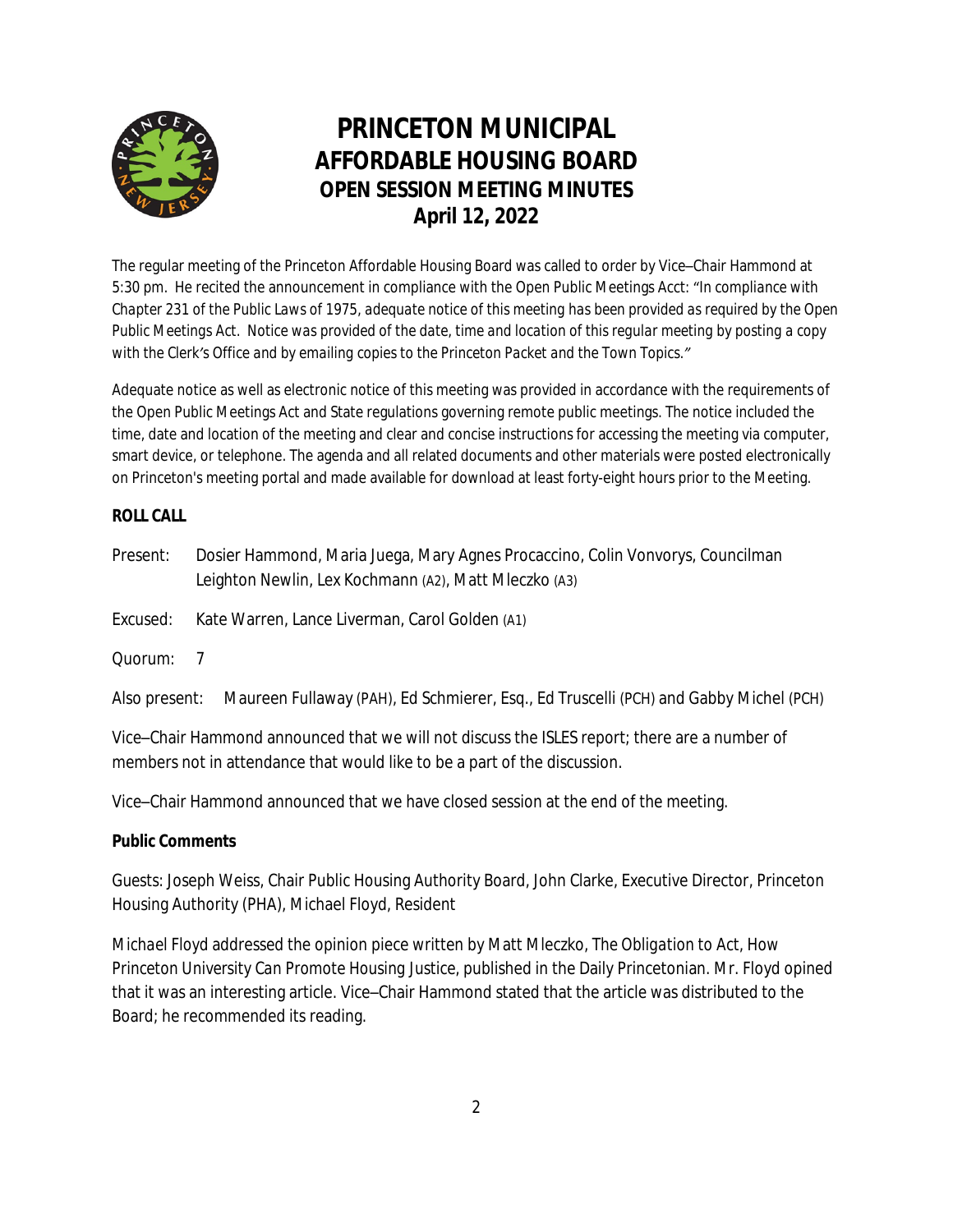*Joseph Weiss*, Board Chair of the Princeton Housing Authority (PHA) introduced himself and new Executive Director, John Clarke. Mr. Clarke summed upcoming PHA activities planned. He asked this Board to let him know how we can partner together.

Ms. Juega mentioned that there is petition being circulated to endorse Mr. Mleczko's proposal to the University to donate and create a community land trust. She has added her signature to the petition in support. Mr. Mleczko will forward the link to the petition and article.

#### **Approval of Minutes** – March 8, 2021

A motion to approve the minutes dated March 8, 2021 as amended was made first by Ms. Procaccino, seconded by Ms. Kochmann, all in favor by voice vote.

Abstained: Juega, Vonvorys

#### **Status Reports from CGP, PCH, PAH and PHA**

#### *PCH Development Corporation* – Ed Truscelli

Mr. Truscelli shared his screen with their report and provided updates. He reported there is a lease signing meeting for 49 Palmer Square, the vacant studio. He reported on Griggs Farm, Elm Court, Harriet Bryan House and Merwick Stanworth. He stated that the Fair Chance in Housing regulation is now in affect; it has added additional time to the application process. Mr. Truscelli explained the application process and new regulations.

#### *Community Grant & Planning* (CGP) – Maureen Fullaway

Ms. Fullaway reported on CGP's wait list: 8,634 up by 230 names from last month. On the wait list, 2,054 are under the Region 4 wait list.

#### *Princeton Housing Authority* (PHA) – John Clarke, Executive Director

Mr. Clarke provided an update of activities and how PHAis working with the tenants. PHA currently has eight vacancies. Mr. Clarke provided details of activities taking place over the next several months. PHA has approximately 1,200 on their wait list; when they get down to about 300, the list will open up. Mr. Clarke explained how they are working/assisting tenants following the end of the eviction moratorium. Per Mr. Weiss, PHA Board Chair, over past 6 months, PHA has been reaching out to those tenants behind on their rents to provide resources to help them pay. Mr. Clarke explained how their waiting list process works and the purging process. Applicants apply, are put on the waiting list, applicants are screened when their name comes up. PHA has a number of tenants that owe a substantial amount in back rent; they are working with tenants and/or their advocates. PHA is 100% assisted; they run an annual re–exam/re–certification of tenant income. PHA uses the income verification system the IRS uses. PHA met with Princeton Human Services and discussed working together on training and activities for residents.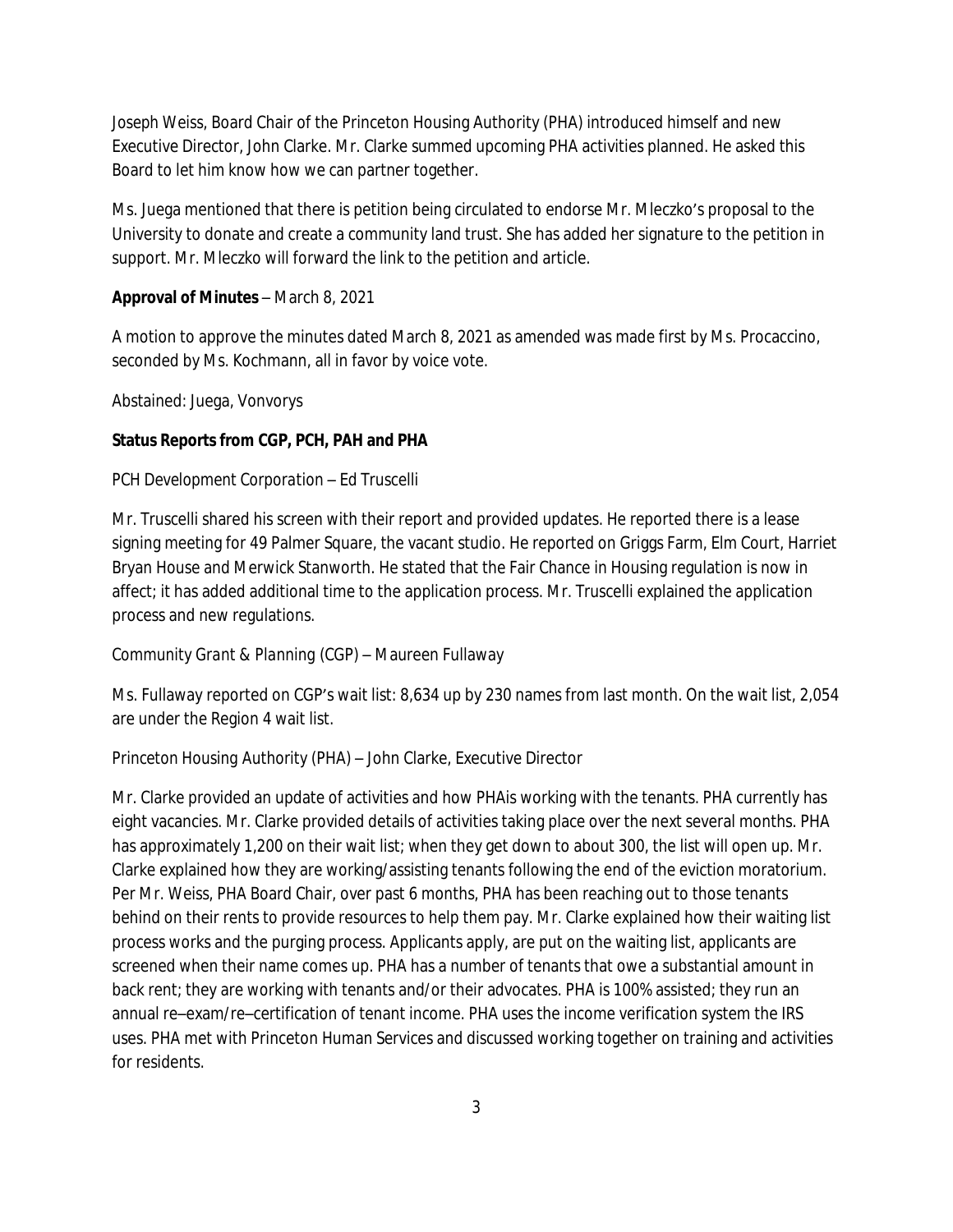#### **Chair/Vice–Chair Status Reports**

*Chair –* None

*Vice–Chair* – Nothing to report at this time. He will provide a report under *Legislative*.

#### **Legal** – Ed Schmierer

Mr. Schmierer reported that he and Ms. Fullaway have been busy with real estate transactions; sales are doing well.

#### **Housing and Community Network of New Jersey (HCNNJ)** – Ed Truscelli

Mr. Truscelli reported on activities of the Housing and Community Network of NJ. HCNNJ lobbies and advocates for affordable housing. HCNNJ is asking municipalities to pass a resolution at the Municipal level calling for the federal government to do more for affordable housing. Mr. Truscelli provided additional details. HCNNJ drafted a model resolution for Municipalities to consider. Mr. Truscelli thought this Board may want to consider supporting HCNNJ and making the recommendation to the Council. Mr. Truscelli shared a copy of the draft and recited some of the important issues they are addressing.

#### **Legislative** – Dosier Hammond

Vice–Chair Hammond provided an update on the Build Back Better Bill. 150+ signatures from Senators and Congressman and 900+ organizations offered their support through the National Low Income Housing Center.

Vice–Chair Hammond reported that there will be more money for affordable housing in next year's budget, however it will be negotiated.

Vice–Chair Hammond reported that the National Long Term Housing Center is starting a new program, *Our Homes Our Vote*, which encourages people in Affordable Housing to register to vote.

#### **Princeton Affordable Housing** – Maureen Fullaway

Ms. Fullaway reported:

- *274 Griggs Drive* will discuss in closed session
- *35 Billie Ellis* we purchased from the estate; has a qualified buyer

The motion to sell *35 Billie Ellis* to qualified buyer was first moved by Ms. Procaccino, seconded by Mr. Vonvorys, all in favor by voice vote.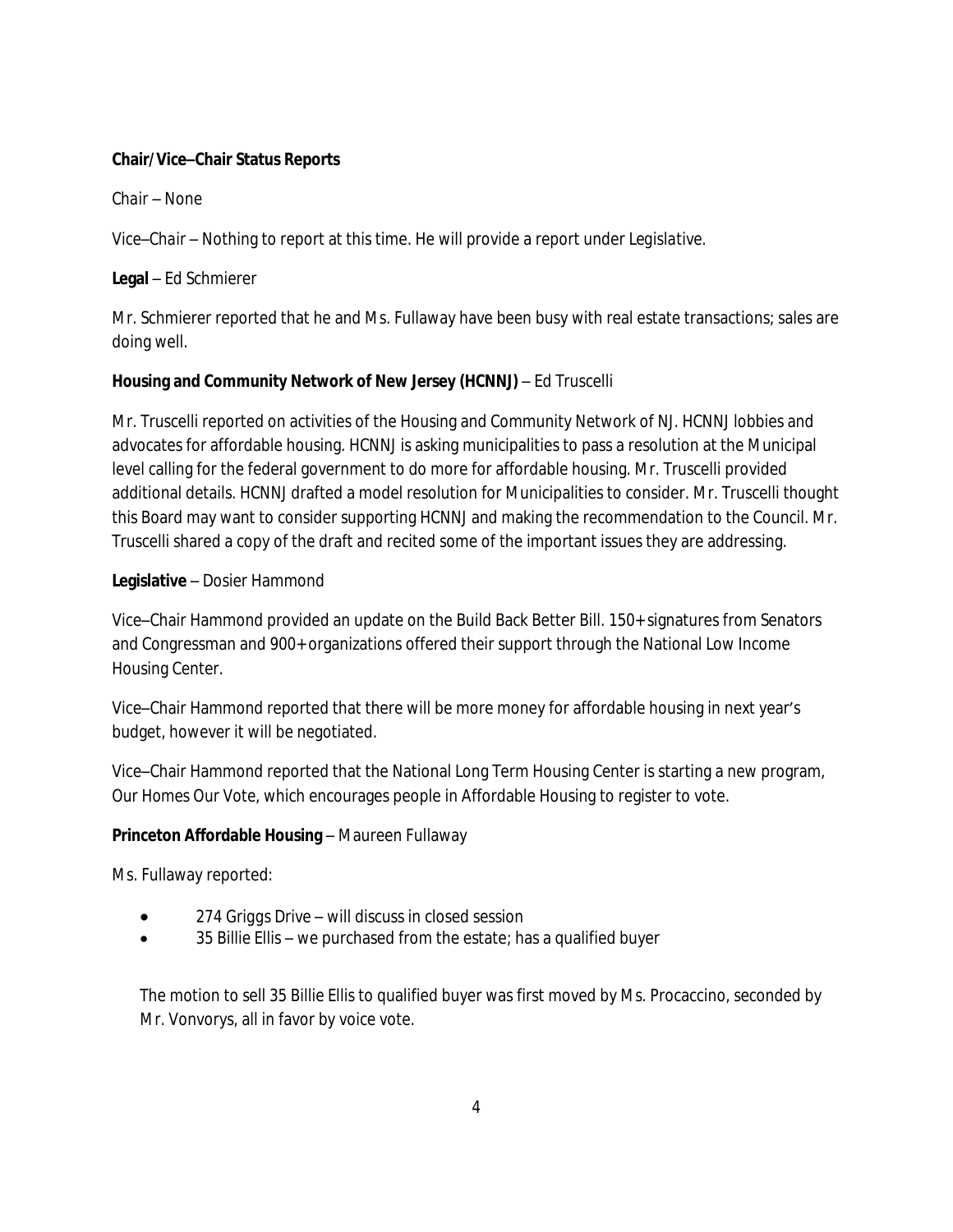*417 Brickhouse Road* – is a studio low income unit; private sale for \$57,000. Ms. Fullaway has an interested purchaser from the waiting list; Ms. Fullaway income qualified applicant. Applicant has been pre–approved for a mortgage. No vote needed since private sale.

Ms. Fullaway explained how the sales price is determined. The unit cost is determined by the COAH calculator.

#### **Accessory Dwelling Unit Update** – Matt Mleczko

Mr. Mleczko reported that spoke with Mr. Truscelli to brainstorm ideas; nothing new to update. Ms. Kochmann suggested that he look at the past history of ADU; they will discuss offline.

#### **Closed Session**

The motion to go into closed session at 6:16 pm was first moved by Ms. Procaccino, seconded by Councilman Newlin, all in favor by voice vote.

The motion to return to the regular meeting at 7:10 pm was first moved by Ms. Procaccino, seconded by Mr. Vonvorys, all in favor voice vote.

#### **Comments**

Ms. Kochmann reported that Christie Peacock's tree dedication that was initially scheduled to take place during the Habitat for Humanity's dedication on April 28, 2022 will be rescheduled to May or June. Ms. Peacock's tree planting dedication will have its own ceremony in honor of Ms. Peacock.

Ms. Fullaway announced that she will be out on medical leave as of April 25, 2022 for approximately three weeks. She may not be able to attend the next Board meeting on May 10<sup>th</sup>.

#### **ADJOURNMENT**

The motion to adjourn the meeting at 7:15 pm was first moved by Ms. Kochmann, seconded by Mr. Vonvorys, all in favor by voice vote.

Respectfully submitted by:

\_\_\_\_\_\_\_\_\_\_\_\_\_\_\_\_\_\_\_\_\_\_\_\_\_

*Julie M. Moy*

Recording Secretary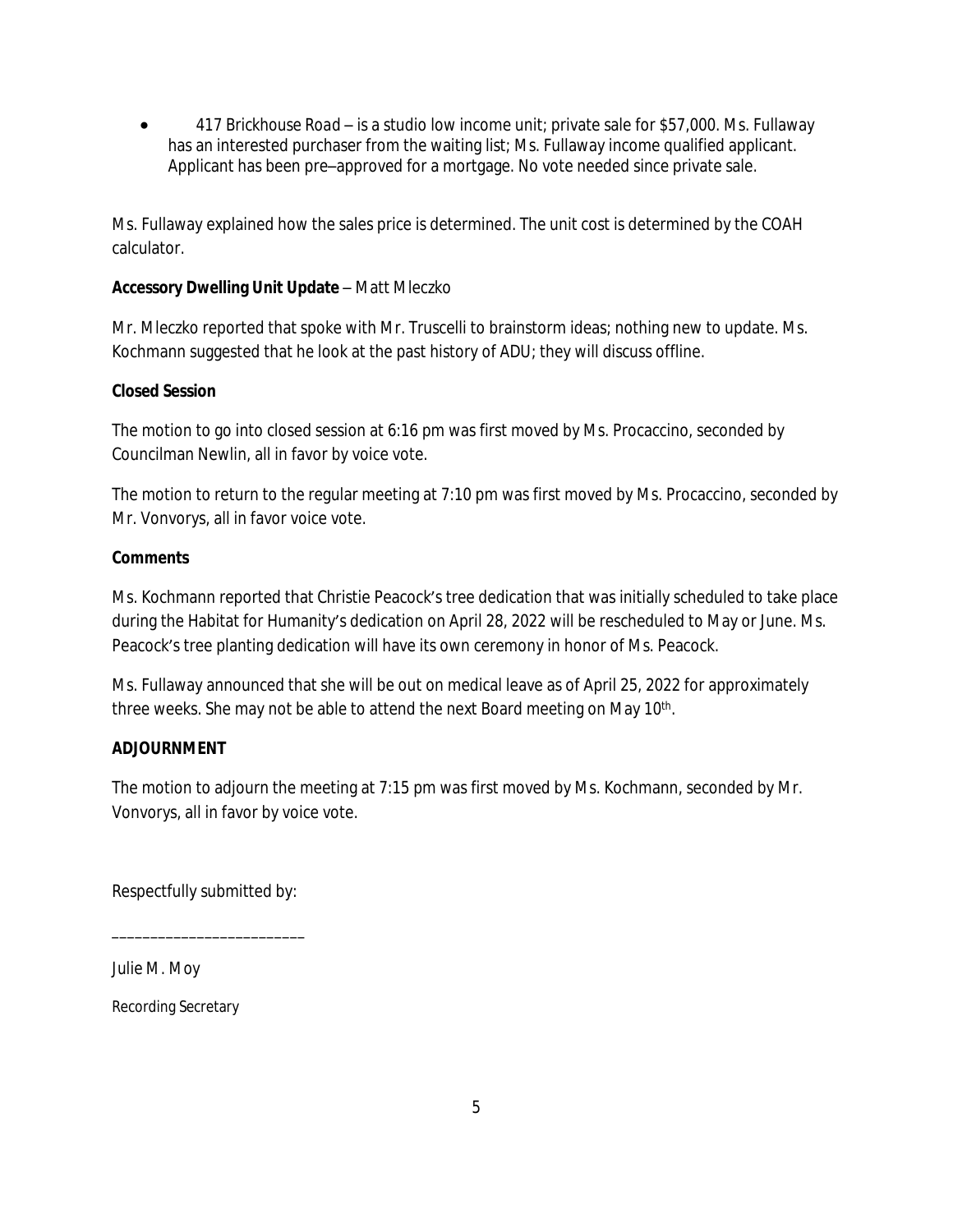

# **PCH Development Corporation**

*An Affiliate of Princeton Community Housing* One Monument Drive, Lower Level, Princeton, NJ 08540 609-924-3822 609-924-3827 (fax)

www.pchhomes.org

#### **PRINCETON AFFORDABLE RENTALS - ADMINISTRATIVE AGENT STATUS REPORT Rental activity from 05/1/22 through 05/31/22**

#### **1. Princeton Rentals: Administrative Agent Rentals**

#### **Waiting List, Applications and Marketing**

| Vacancies                  | 1 - Studio |
|----------------------------|------------|
| Applicants on waitlist     | 558        |
| Applications incomplete    | 2          |
| Applications not qualified |            |
| Applications accepted      | 60         |
| Applications received      | 71         |

| <b>Princeton Rentals -</b>       | 48-C Nassau St |
|----------------------------------|----------------|
|                                  |                |
| Vacancies                        |                |
| <b>Vacancy Statistics</b>        |                |
|                                  |                |
| $A - Total # of$                 | 142            |
| applicants on waitlist           |                |
|                                  |                |
| <b>B</b> -total applicants that  | 18             |
| responded                        |                |
|                                  | 6              |
| <b>C</b> - total applicants that |                |
| move to screening                |                |
| D - didn't move                  | $\overline{2}$ |
| forward w. screening             |                |
|                                  |                |
| <b>E</b> -passed                 | $\overline{2}$ |
| <b>F</b> - credit/background     | 4              |
|                                  |                |
| not accepted                     |                |
| G- income/household              | 4              |
| size not accepted                |                |
|                                  |                |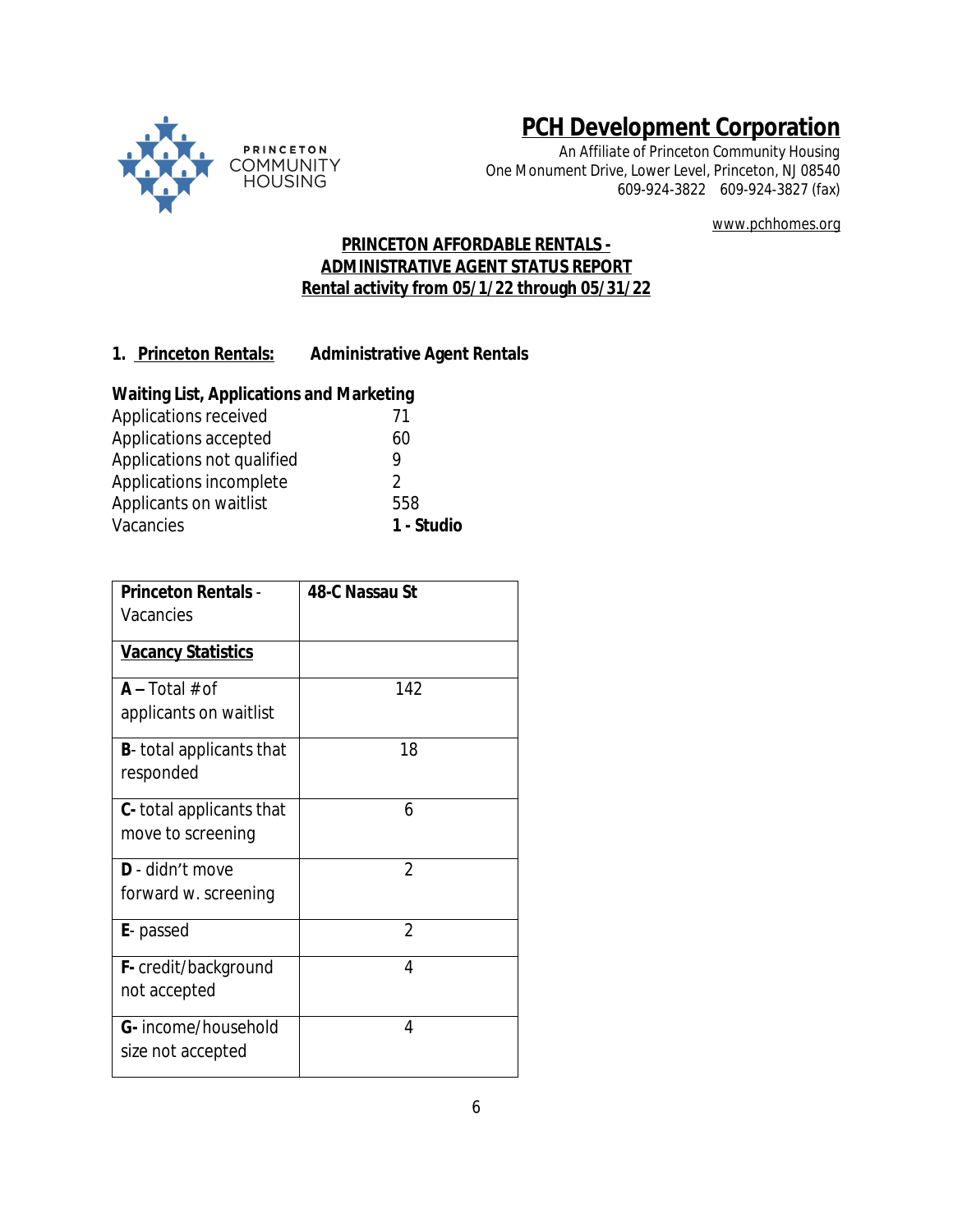| H - not accepted/other<br>reason |                                                             |
|----------------------------------|-------------------------------------------------------------|
| <b>I.</b> $#$ in lottery         | 0-lottery not necessary<br>only 1 applicant move<br>forward |

## **2. Griggs Farm: PCH Rentals**

## **Waiting List, Applications and Marketing**

| Applications received      | 71  |
|----------------------------|-----|
| Applications accepted      | 43  |
| Applications not qualified | 21  |
| Applications incomplete    |     |
| Applicants on waitlist     | 373 |
| Vacancies                  | 5   |

| Vacancies: | $3 - 1$ bd.<br>$2-2$ bd.                       |
|------------|------------------------------------------------|
|            | A tenant will be transferred to the 1 bd.      |
|            | Applicants are being processed for the 2-2 bd. |

### 2- 1 bdrm. units need to get ready for rental

### **3. Elm Court: PCH Rentals**

| <b>Waiting List, Applications and Marketing</b> |            |                                |
|-------------------------------------------------|------------|--------------------------------|
| Applications received                           | 15         |                                |
| Applications accepted                           | 9          |                                |
| Applications not qualified                      | 6          | 5- (under 62) 1- (over income) |
| Applications incomplete                         | 0          |                                |
| Applicants on waitlist                          | 181        |                                |
| Vacancies                                       | 4          |                                |
|                                                 | Vacancies: | 2 studio                       |
|                                                 |            | 2 1-BR                         |
|                                                 |            |                                |

Eligibility Offers Sent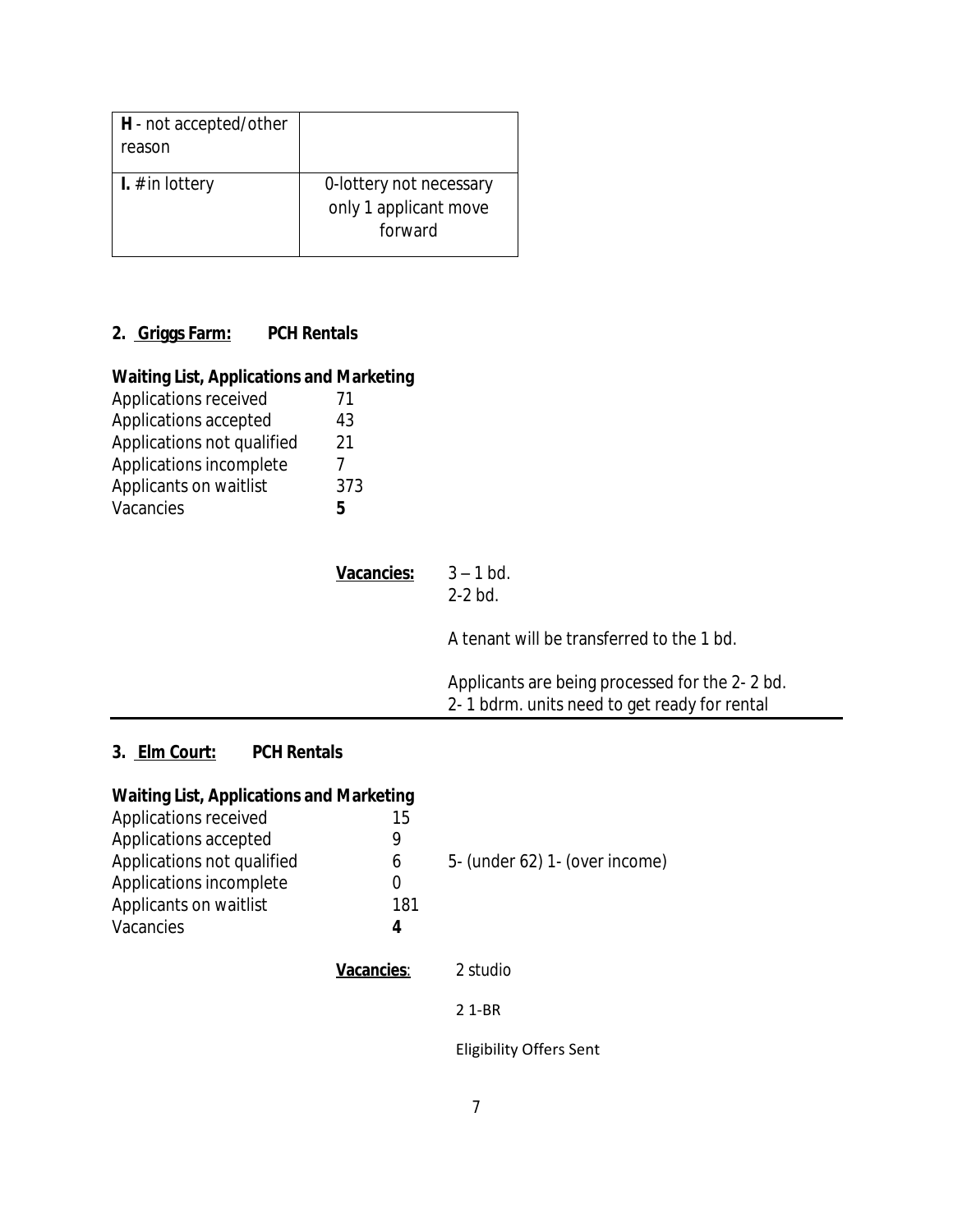## **4. Harriet Bryan House: PCH Rentals**

| <b>Waiting List, Applications and Marketing</b> |            |     |                                |
|-------------------------------------------------|------------|-----|--------------------------------|
| Applications received                           |            | 18  |                                |
| Applications accepted                           |            | 12  |                                |
| Applications not qualified                      |            | 6   | 5- (under 62) 1- (over income) |
| Applications incomplete                         |            | 0   |                                |
| Applicants on waitlist                          |            | 187 |                                |
| Vacancies                                       |            | 2   |                                |
|                                                 | Vacancies: |     | 2-1-BR Vacant                  |
|                                                 |            |     | Eligibility Offers Sent        |

\_\_\_\_\_\_\_\_\_\_\_\_\_\_\_\_\_\_\_\_\_\_\_\_\_\_\_\_\_\_\_\_\_\_\_\_\_\_\_\_\_\_\_\_\_\_\_\_\_\_\_\_\_\_\_\_\_\_\_\_\_\_\_\_\_\_\_\_\_\_\_\_\_\_\_\_\_\_\_\_\_\_\_\_\_

## **5. Merwick-Stanworth: Administrative Agent Rentals**

| <b>Waiting List, Applications and Marketing</b> |     |                  |  |  |  |
|-------------------------------------------------|-----|------------------|--|--|--|
| Applications received                           | 68  |                  |  |  |  |
| Applications accepted                           | 58  |                  |  |  |  |
| Applications not qualified                      | 5   |                  |  |  |  |
| Applications incomplete                         | 5   |                  |  |  |  |
| Applicants on waitlist                          | 535 |                  |  |  |  |
| Vacancies                                       | 4   | 1 - 2 Bdr. Low   |  |  |  |
|                                                 |     | 1 - 2 Bdr. Mod   |  |  |  |
|                                                 |     | $2 - 1$ Bdr. Low |  |  |  |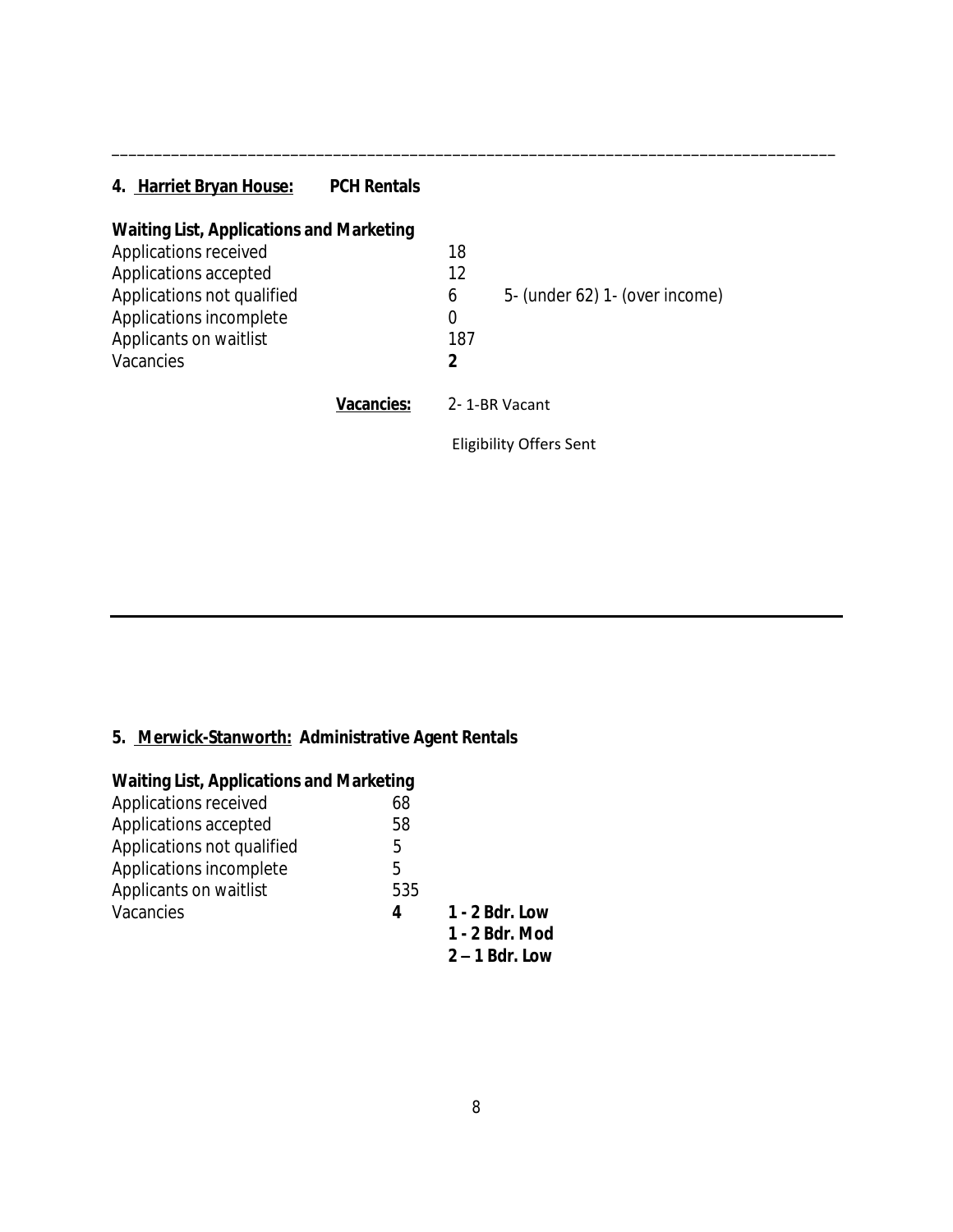| <b>Merwick</b> - Vacancies                             | 108B E.             | 110 A                   | 102B S.                 | 306A             |
|--------------------------------------------------------|---------------------|-------------------------|-------------------------|------------------|
|                                                        | <b>Stanworth Dr</b> | <b>Stanworth</b><br>Dr. | <b>Stanworth</b><br>Dr. | Stanworth<br>Dr. |
| <b>Vacancy Statistics</b>                              |                     |                         |                         |                  |
| A-total number of applicants on<br>waitlist            | 172                 | 80                      | 186                     | 186              |
| <b>B</b> - total applicants that<br>responded          | 53                  | 25                      | 45                      | 45               |
| C- total applicants that moved<br>forward to screening | 29                  | 14                      | In process              | In process       |
| <b>D-</b> Declined screening                           |                     |                         |                         |                  |
| E - didn't move forward with<br>screening              | 9                   | $\overline{2}$          |                         |                  |
| F-passed                                               | $\overline{7}$      | $\overline{7}$          |                         |                  |
| G- credit/background not<br>accepted                   | $\overline{3}$      | $\overline{2}$          |                         |                  |
| H- income/household size not<br>accepted               | $\overline{4}$      | $\overline{0}$          |                         |                  |
| I- not accepted/other reason                           |                     |                         |                         |                  |
| $J - #$ in lottery                                     | 12                  | $\overline{7}$          |                         |                  |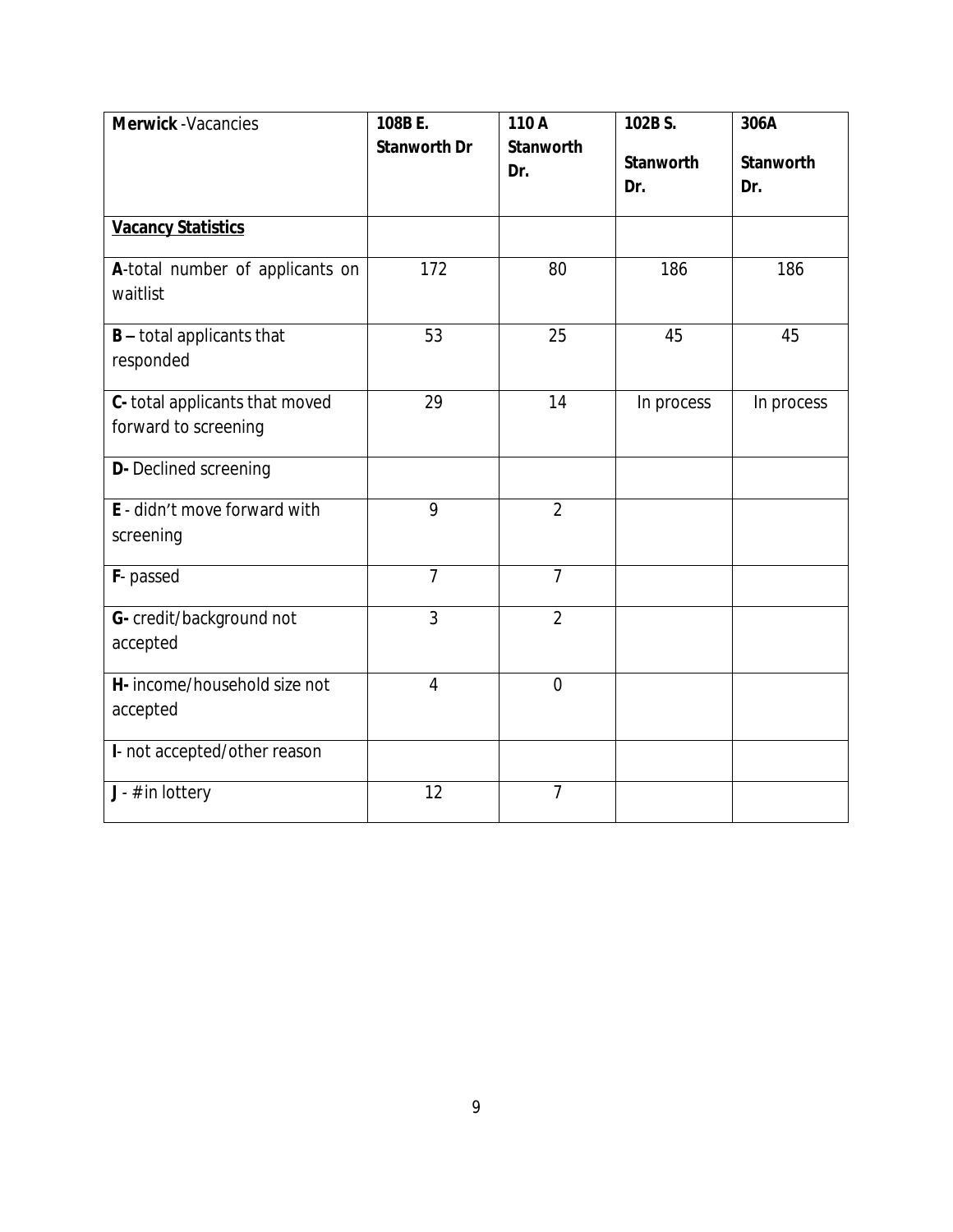# **Avalon Princeton May 5, 2022 Status Report**

|               | Number of<br>units in | Number of<br>Vacancies this | Number of Full Notes<br>Applications |  |
|---------------|-----------------------|-----------------------------|--------------------------------------|--|
|               | complex               | month                       |                                      |  |
| <b>Studio</b> |                       |                             |                                      |  |
| Very Low      |                       |                             |                                      |  |
| Low           | 2                     |                             |                                      |  |
| Moderate      | 2                     |                             |                                      |  |
| 1 Bedroom     |                       |                             |                                      |  |
| Very Low      |                       |                             |                                      |  |
| Low           |                       |                             |                                      |  |
| Moderate      | 3                     |                             |                                      |  |
| 2 bedroom     |                       |                             |                                      |  |
| Very Low      | 3                     |                             |                                      |  |
| Low           | 14                    |                             |                                      |  |
| Moderate      | 16                    |                             |                                      |  |
| 3 bedroom     |                       |                             |                                      |  |
| Very Low      | 3                     |                             |                                      |  |
| Low           | 3                     |                             |                                      |  |
| Moderate      | 6                     |                             |                                      |  |

| Total number of applicants on waiting list: |  |       | 8.771 |  |
|---------------------------------------------|--|-------|-------|--|
| Total number last month:                    |  | 8,634 |       |  |
| llncrease:                                  |  |       | 137   |  |

| Total number of applicants that live or work in | 2.091 |
|-------------------------------------------------|-------|
| Housing Region 4 (Mercer, Monmouth, and         |       |
| Ocean Counties)                                 |       |

Megan York, PP, AICP Vice President ----------------

[megan@cgph.net](mailto:megan@cgph.net) 609 664-2769 ext. 19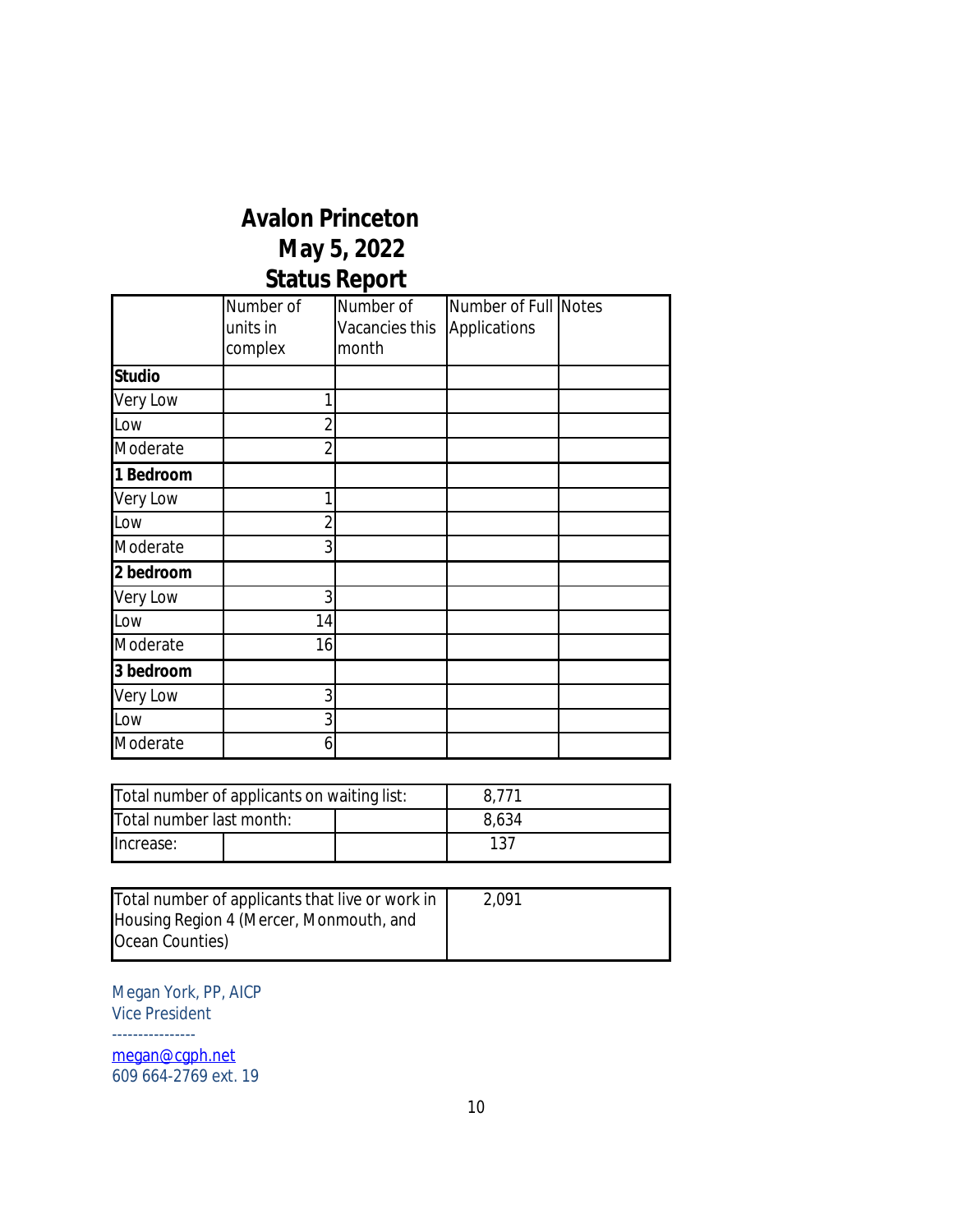# **Princeton Affordable Housing**

# **Status Report**

## **June 14, 2022**

**274 Griggs**: 2 bedroom Mod : Referred the Owner to the NJ Emergency Rescue Mortage Assistance Program to help pay delinquent mortgage and HOA fees. He has moved back into the unit

**35 Billie Ellis**: Sold

**417 Brickhouse Road**: Sold

**281 Griggs Drive**: 1 bedroom mod. Just coming on the market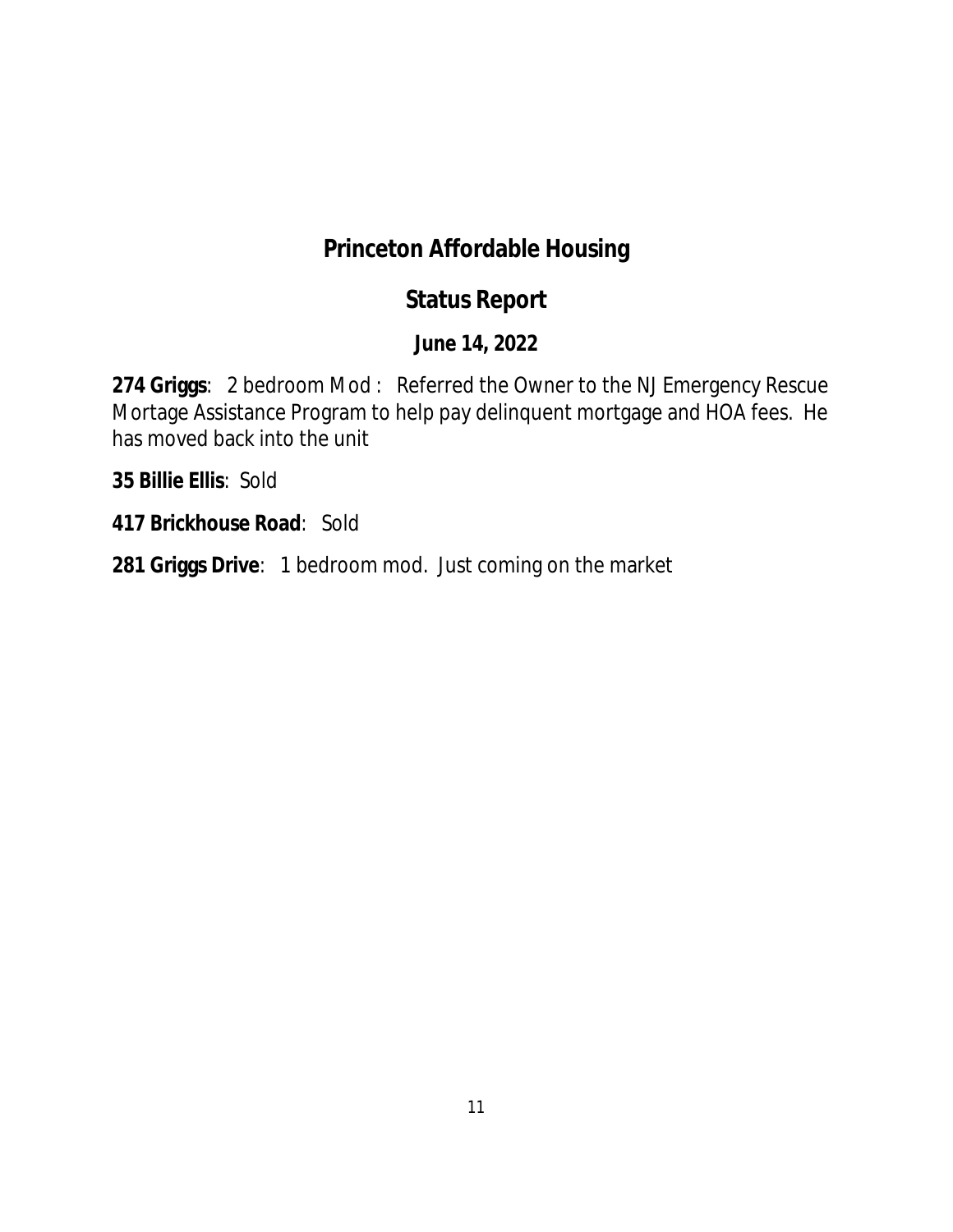

### **Resolution in Support of Robust Federal Investments for Affordable Homes to House NJ**

WHEREAS, housing insecurity is one of the biggest threats to public health and safety at any time, but never more so than during the coronavirus pandemic, and our policies must centerthose who have been harmed most by the pandemic so that we recover equitably;

WHEREAS, Congress is considering once-in-a lifetime investments in housing affordability, stability and security that will lay a foundation that help create a more affordable NJ for generations to come;

WHEREAS, the pandemic has caused untold economic hardship for residents and communities,with the threat of foreclosures, evictions and homelessness for many families through no fault of their own

WHEREAS, only one in four households eligible for rental assistance receives it due to decadesof chronic underfunding by Congress. People of color – especially women of color – and othermarginalized renters are most harmed by the housing crisis;

WHEREAS, in NJ, renters need an income of \$31.96/hour on average to afford a modest, two-bedroom apartment. This is far above the incomes of many working families, seniors, and people with disabilities;

WHEREAS, there is no state or congressional district in America with enough supply of affordable homes for families with the lowest incomes;

WHEREAS, everyone has struggled under the weight of the pandemic, Black and Brown residents in our state have been disproportionately impacted, while continuing to suffer fromhundreds of years of systemic racism and institutional inequities;

WHEREAS Congress must work to bridge the gap between incomes and housing costs by